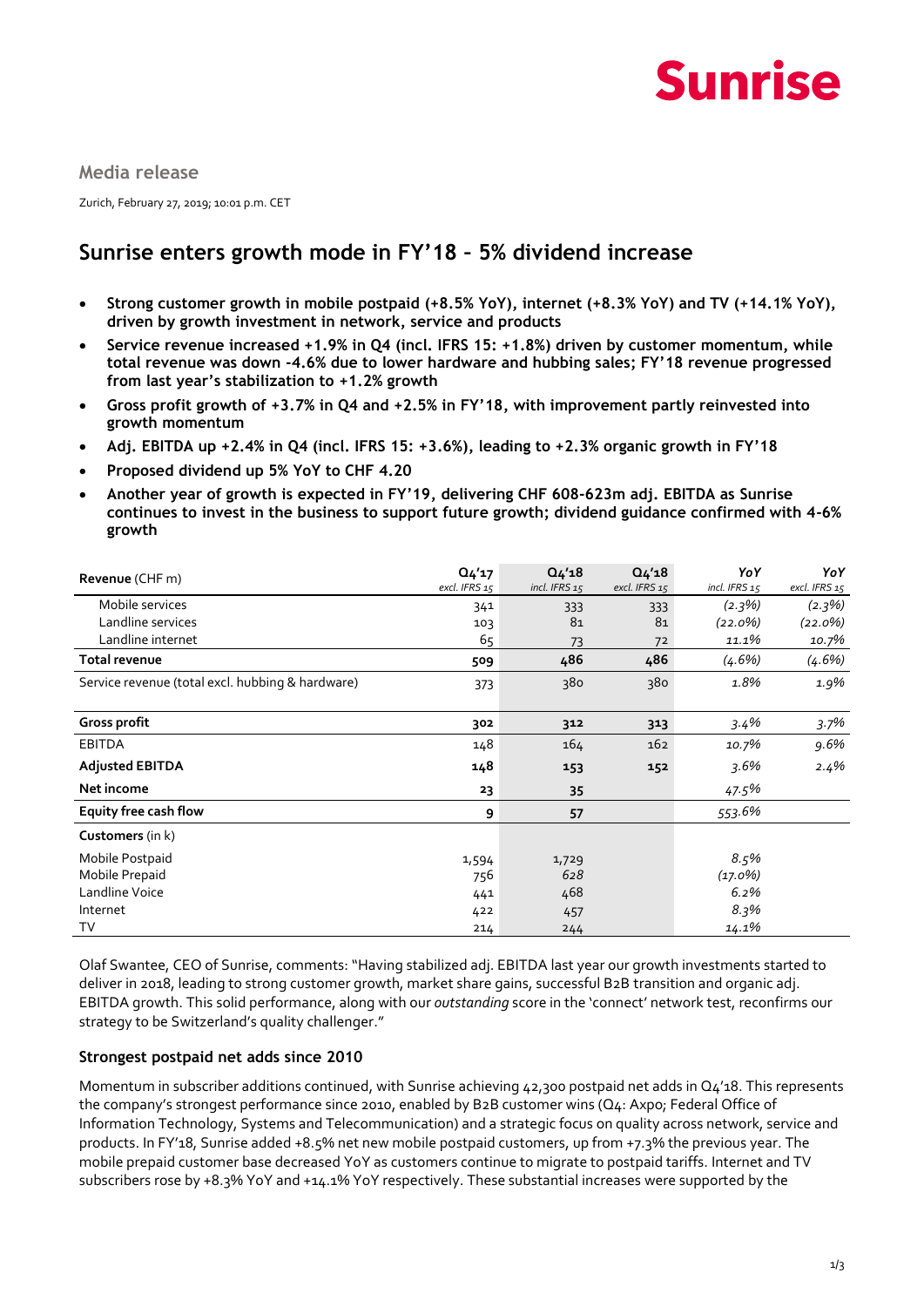

converged 'Sunrise ONE' tariff, improved TV content (e.g. 'Sky Sport' and 'Sky Show'), focus on service excellence, and dedicated promotions.

#### **From revenue stabilization to revenue growth in FY'18**

Q4 service revenue increased by +1.9% (incl. IFRS 15 +1.8%) YoY as a result of mobile postpaid, internet / TV and B2B revenue growth. This represents an acceleration compared to Q3, when roaming summer promotions slowed momentum. Q4 total revenue decreased by -4.6% YoY to CHF 486m, influenced by reduced hardware and hubbing sales, which both carry low profitability.

FY'18 revenue improved +1.2% YoY, representing a progress compared to last year's stable performance. Growth was driven by customer and B2B momentum, which was able to overcompensate for structural decreases in landline voice and prepaid.

#### **Higher gross profit and organic adj. EBITDA**

Q4 gross profit rose by +3.7% YoY to CHF 313m, due to service revenue growth and an improved service gross margin. Service gross margin expansion was supported by revenue mix effects, continued reduction in mobile termination rates, utility access deals, and a one-off roaming accounting change. FY'18 gross profit came in at CHF 1,223m, an improvement of +2.5% YoY.

Gross profit improvement was partly reinvested into growth momentum (Q4 adjusted Opex +4.9% YoY), which supported the company's strongest performance in postpaid net adds since 2010. Q4 adjusted EBITDA increased +2.4% (incl. IFRS 15 +3.6%) to CHF 152m, leading to +2.3% organic adjusted EBITDA growth in FY'18 (tower adjusted). FY'18 net income improved from CHF 85m to CHF 107m YoY, adjusted for last year's gain on the tower disposal.

#### **Leverage ratio stable – 5% higher dividend proposed**

Equity free cash flow was primarily impacted by net working capital. Higher handset prices and the settlement of accrued roaming discounts weighed on FY'18 net working capital, while FY'17 benefited from accrued roaming discounts and a positive impact from the tower disposal. As a result, equity free cash flow decreased from CHF 219m last year to CHF 149m. The ratio of net debt to adj. EBITDA remained roughly stable at 1.99x, compared to 1.97x at YE'17. The Board of Directors will propose a dividend of CHF 4.20 per share at the AGM, representing a 5% YoY increase. The dividend will be paid from capital contribution reserves.

#### **2019 guidance with revenue and adj. EBITDA growth**

FY'19 revenue and adj. EBITDA are expected between CHF 1,860-1,900m and CHF 608-623m, respectively. Guidance factors in IFRS 15, which is expected to have a low-single digit negative CHFm impact on adj. EBITDA YoY. Guidance does not yet include the effects of IFRS 16. FY'19 Capex is expected to be in the range of CHF 420-460m. As indicated previously, it includes CHF 91m spectrum payment, CHF 61m upfront payment for landline access at Swisscom, and a CHF 16m upfront payment for landline access scope extensions at utilities. Excluding these effects, Capex guidance is CHF 252-292m. This includes accelerated 5G roll-out investments, which will drive network excellence and customer momentum, and provide the base for mobile broadband in rural areas.

#### **Dividend policy confirmed**

Sunrise confirms its long-term dividend policy of paying out at least 65% of equity free cash flow, and continues to target 85% if net debt / adjusted EBITDA leverage is below 2.0x. For 2018-20, Sunrise reiterates its annual 4-6% dividend progression guidance. This near-term guidance specification was introduced in March 2018, to protect investors from near term cash flow volatility due to landline access and spectrum payments. Upon meeting its FY'19 guidance, Sunrise expects to propose a dividend in the range of CHF 4.35-4.45 per share for FY'19, paid out of capital contribution reserves in FY'20.